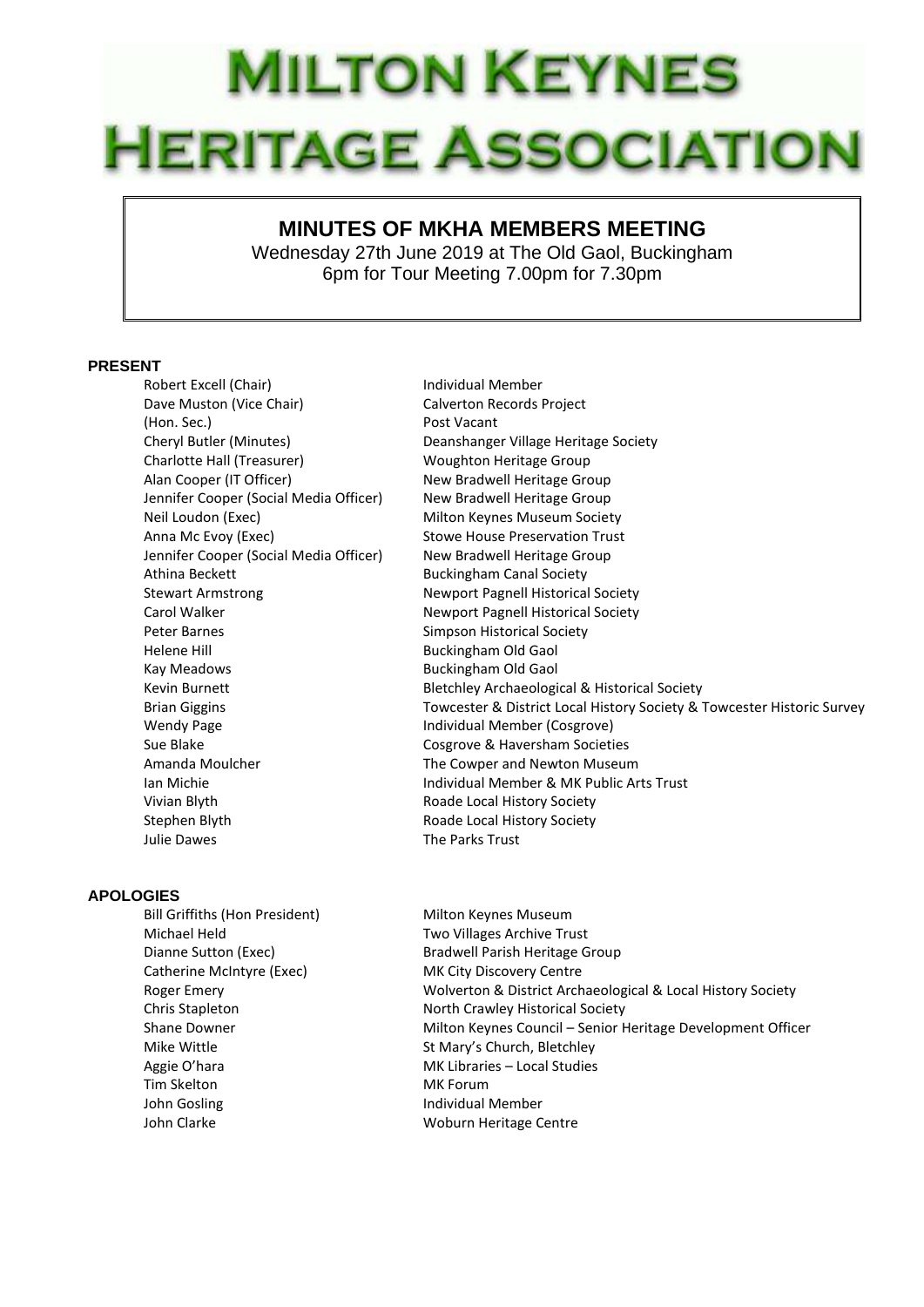| <b>Item</b> | <b>Matters Discussed</b>                                                                                                                                                                                                                                                                                                                                                                                                                                                                                                                                                                                                                                                                                                                                                                                                                                                                                                                                                                                                                                                                                                                                                                                                                                                                                                                                                                                                                                                                                                                                                                                                                                                                                                                                | <b>Action</b> |
|-------------|---------------------------------------------------------------------------------------------------------------------------------------------------------------------------------------------------------------------------------------------------------------------------------------------------------------------------------------------------------------------------------------------------------------------------------------------------------------------------------------------------------------------------------------------------------------------------------------------------------------------------------------------------------------------------------------------------------------------------------------------------------------------------------------------------------------------------------------------------------------------------------------------------------------------------------------------------------------------------------------------------------------------------------------------------------------------------------------------------------------------------------------------------------------------------------------------------------------------------------------------------------------------------------------------------------------------------------------------------------------------------------------------------------------------------------------------------------------------------------------------------------------------------------------------------------------------------------------------------------------------------------------------------------------------------------------------------------------------------------------------------------|---------------|
| 1.0         | Welcome<br>The Chair, Robert, welcomed all to the meeting and thanked Helene Hill, Buckingham Old<br>Gaol for arranging the tour and hosting meeting. Robert outlined the meeting agenda. Helene<br>welcomed everyone and hoped they had enjoyed the exhibitions. She added for a more in<br>depth view come back for free entry during Heritage Open Days; a crafts exhibition will be in<br>the courtyard as well.                                                                                                                                                                                                                                                                                                                                                                                                                                                                                                                                                                                                                                                                                                                                                                                                                                                                                                                                                                                                                                                                                                                                                                                                                                                                                                                                    |               |
| 2.0         | <b>Minutes of the Last Meeting</b><br>Minutes from the last meeting 27th March 2019 at North Crawley<br>Matters arising Post of MKHA Hon Secretary still vacant                                                                                                                                                                                                                                                                                                                                                                                                                                                                                                                                                                                                                                                                                                                                                                                                                                                                                                                                                                                                                                                                                                                                                                                                                                                                                                                                                                                                                                                                                                                                                                                         |               |
| 3.0         | Speaker - Julie Dawes, The Parks Trust<br>The trust was set up about 25 years ago to look after the open spaces of MK, This now<br>covers 25% of the city area. The Trust received an endowment from MKDC the income from<br>properties in MK and elsewhere support the work of around 75 staff, supported by volunteers.<br>There are several teams of in-house staff who do maintenance work supported by specialist<br>contractors. They have also benefited from several successful scheme to train young people<br>in this work.<br>Julie co-ordinates events on Parks Trust land such as the Festival of History in which MKHA<br>was recently involved. The Parks Trust land contains many heritage sites, such as Linford<br>Brick Kilns and Linford Manor Park. As MKHA members come from all around MK you can<br>assist Parks Trust in its audit of recording the condition of the heritage information panels<br>located around MK, which were installed by the Development Corporation. Most, though not<br>all, of these are on Parks Trust land. If any MKHA members know of these panels could they<br>please contact Robert Excell - excellheritage@outlook.com                                                                                                                                                                                                                                                                                                                                                                                                                                                                                                                                                                        |               |
| 4.0         | Festival of History 2019. 15 <sup>th</sup> & 16 <sup>th</sup> June, Campbell Park – Members Feedback<br>The number of MKHA members involved was similar to the 2017 event with three new<br>participants, taking the place of three unable to participate.<br>It was felt that displays were even better than last time helped by the MK Community<br>Foundation grant. A total of over 1,000 volunteer hours was spent preparing the displays<br>which were most impressive.<br>The re-enactments were very similar to 2017 and were again excellent.<br>The weather was variable. We were very lucky (in addition to being inside marquees) that the<br>forecasted weather didn't deter more attendees.<br>The consensus is that between $5,000$ and $6,000$ attended $-$ a similar number to 2017. As<br>before the audience was predominantly families with children in the age of 5-12 age range.<br>More people did make it down to the lower stage area into the MKHA marquees.<br>The WW1 'Under the Wire@ activities beside the marquees worked very well to bring people<br>to the lower area and the 'stage events worked better too.<br>The Play Association activities in the middle tent were excellent<br>The directions from the Shopping Centre need to be much improved. Next time we need to<br>work with Shopping Centre with some events/screens/signs to improve awareness and draw<br>people into Campbell Park.<br>The fliers could have been better, especially the maps<br>Local Radio needs to be engaged<br>We should publicise the event to parents by e-mail through schools and parish councils<br>Buses may also be a place to advertise<br>Everyone had an enjoyable time but the same mistakes were made as last time |               |
| 5.0<br>5.1  | <b>MKHA Other Events &amp; Activities</b><br>HODs 2019 $13th - 22nd$ September 2019 – 25th anniversary<br>Update: 150 events planned, brochure will shortly go to print final proof corrections/amends<br>should be returned by 04/07/19. Late events can still be added to website.<br>Alan was thanked for all his hard work in compiling the MK website so professionally for all<br>these years. Alan has decided to step down from running it due to the amount of resource<br>that it now involves as the event has grown so big.                                                                                                                                                                                                                                                                                                                                                                                                                                                                                                                                                                                                                                                                                                                                                                                                                                                                                                                                                                                                                                                                                                                                                                                                                 |               |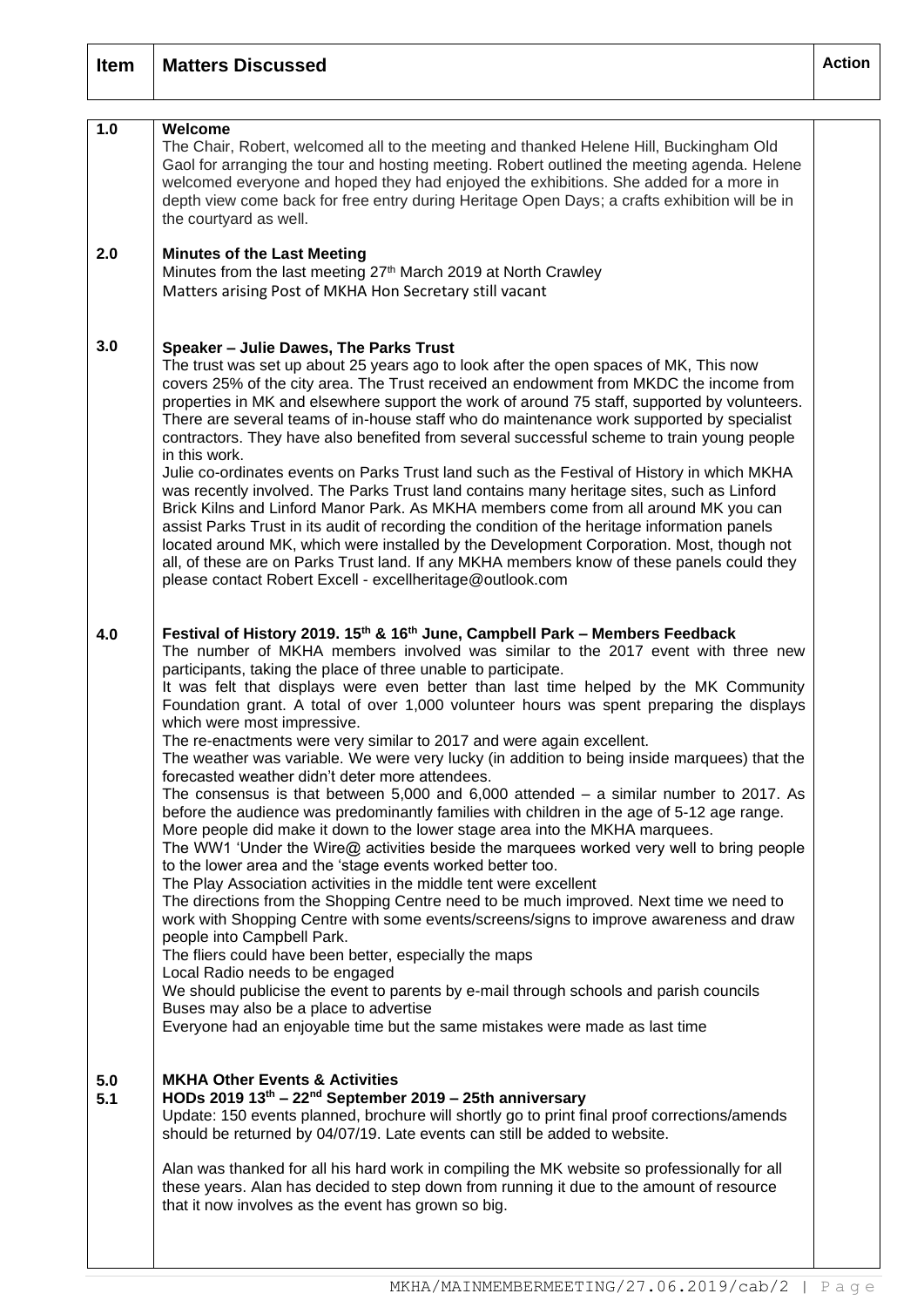| 6.0<br>6.1 | <b>Treasurer's Report - Charlotte Hall</b><br><b>Finances</b><br>Business Banking Instant £3.433.53<br>Treasurer's Account £22,431.74 includes MKCF Festival of History grant money<br>Long term account - Hampshire Trust Bank £5321.89                                                                                                                                                                                                                                                                                                                                                                                                                                                                                                                                                                                                                                                                                                                                           | <b>ALL</b> |
|------------|------------------------------------------------------------------------------------------------------------------------------------------------------------------------------------------------------------------------------------------------------------------------------------------------------------------------------------------------------------------------------------------------------------------------------------------------------------------------------------------------------------------------------------------------------------------------------------------------------------------------------------------------------------------------------------------------------------------------------------------------------------------------------------------------------------------------------------------------------------------------------------------------------------------------------------------------------------------------------------|------------|
| 6.2        | Current Membership: 72 groups and 6 individual members                                                                                                                                                                                                                                                                                                                                                                                                                                                                                                                                                                                                                                                                                                                                                                                                                                                                                                                             |            |
| 7.0<br>7.1 | <b>MKHA Grants - Neil</b><br><b>MKC Grant to MKHA</b><br>Report to MK Council on last year's MKHA Grant has been submitted to Shane. The Grant is<br>now in its last year and MKHA Exec has asked for future support as in Council terms this<br>small amount of money distributed to groups does make a big difference. MKHA to be<br>advised after MK Council consideration.                                                                                                                                                                                                                                                                                                                                                                                                                                                                                                                                                                                                     |            |
| 7.2        | <b>Member Grants</b><br>£250 - £750 Grants are available through applications:<br>Grants apply to those members outside of MK unitary as well as within<br>$\bullet$<br>Must be a member for at least 18mths<br>$\bullet$<br>No grant will be offered to the same organisation within 18mths- with possible<br>$\bullet$<br>exceptions for special events, e.g. HODs, Festival of History<br>If you need help or assistance contact any Exec Member or contact: mkhabuckspoint.org<br>Forms are downloadable from the MKHA website. Applications must meet the MKHA Grant<br>criteria (laid down and compatible with MK Council's own criteria)<br>Simpson History Group: ring-fenced Conflict to Cosmopolis is outstanding awaiting<br>completion<br>St Mary's Bletchley - £676 Digitising documents found in the church is underway<br>Bow Brickhill - reprint of existing leaflet (£37.50) completed<br>CMK Library - £500 Branded Goodie Bag for Ichthyosaur project completed |            |
| 8.0<br>8.1 | <b>MKHA News</b><br><b>MKHA Newsletter - Alan Cooper</b><br>The issue and distribution of the MKHA bookmark with contact details and Newsletter<br>address has significantly increased sign-ups to the latter. When forwarding the newsletter can<br>members please remember to remove the unsubscribe footer link, or you will find yourself<br>removed if any of your members unsubscribe link                                                                                                                                                                                                                                                                                                                                                                                                                                                                                                                                                                                   |            |
| 8.2        | <b>MKHA Website - Alan Cooper</b><br>SSL secure site certificates are being investigated this certificate offers site browsers<br>assurance that the MKHA website and its member sites are safe and secure to any visitors.                                                                                                                                                                                                                                                                                                                                                                                                                                                                                                                                                                                                                                                                                                                                                        |            |
| 8.3        | <b>MKHA IT Sessions</b><br>Wednesday mornings from 9,30am Living Archive Hut at Milton Keynes Museum. Gives<br>members a chance to work on their websites, and exchange information and ideas                                                                                                                                                                                                                                                                                                                                                                                                                                                                                                                                                                                                                                                                                                                                                                                      |            |
| 9.0        | ARCH-MK: Safeguarding the archives UPDATE<br>Project is still being worked for a Heritage Fund grant. The application is being worked upon.                                                                                                                                                                                                                                                                                                                                                                                                                                                                                                                                                                                                                                                                                                                                                                                                                                        |            |
| 10.0       | <b>MEMBER REPORTS</b><br>Remember images tell the story of your event/activity much better. Please send to<br>Dave prior to the next meeting: david@davidmustondesign.co.uk                                                                                                                                                                                                                                                                                                                                                                                                                                                                                                                                                                                                                                                                                                                                                                                                        |            |
| 10.1.1     | <b>Buckinghamshire Canal Society - Athina Beckett</b><br>Leaflet tabled advertising Cosgrove Canal Festival 20-21 <sup>st</sup> July<br>Ouse Valley Walk at the Canal at the Buckingham end see website                                                                                                                                                                                                                                                                                                                                                                                                                                                                                                                                                                                                                                                                                                                                                                            |            |
| 10.2       | Bletchley Archaeological & Historical Society - Kevin Burnett<br>Informed the meeting on the Lecture meetings schedule and the forthcoming visit to Edgehill<br>Civil War battle site to which all members are welcome,                                                                                                                                                                                                                                                                                                                                                                                                                                                                                                                                                                                                                                                                                                                                                            |            |
| 10.3       | <b>Stowe House - Anna McEvoy</b><br>Full programme of summer activities is available to see on-line                                                                                                                                                                                                                                                                                                                                                                                                                                                                                                                                                                                                                                                                                                                                                                                                                                                                                |            |